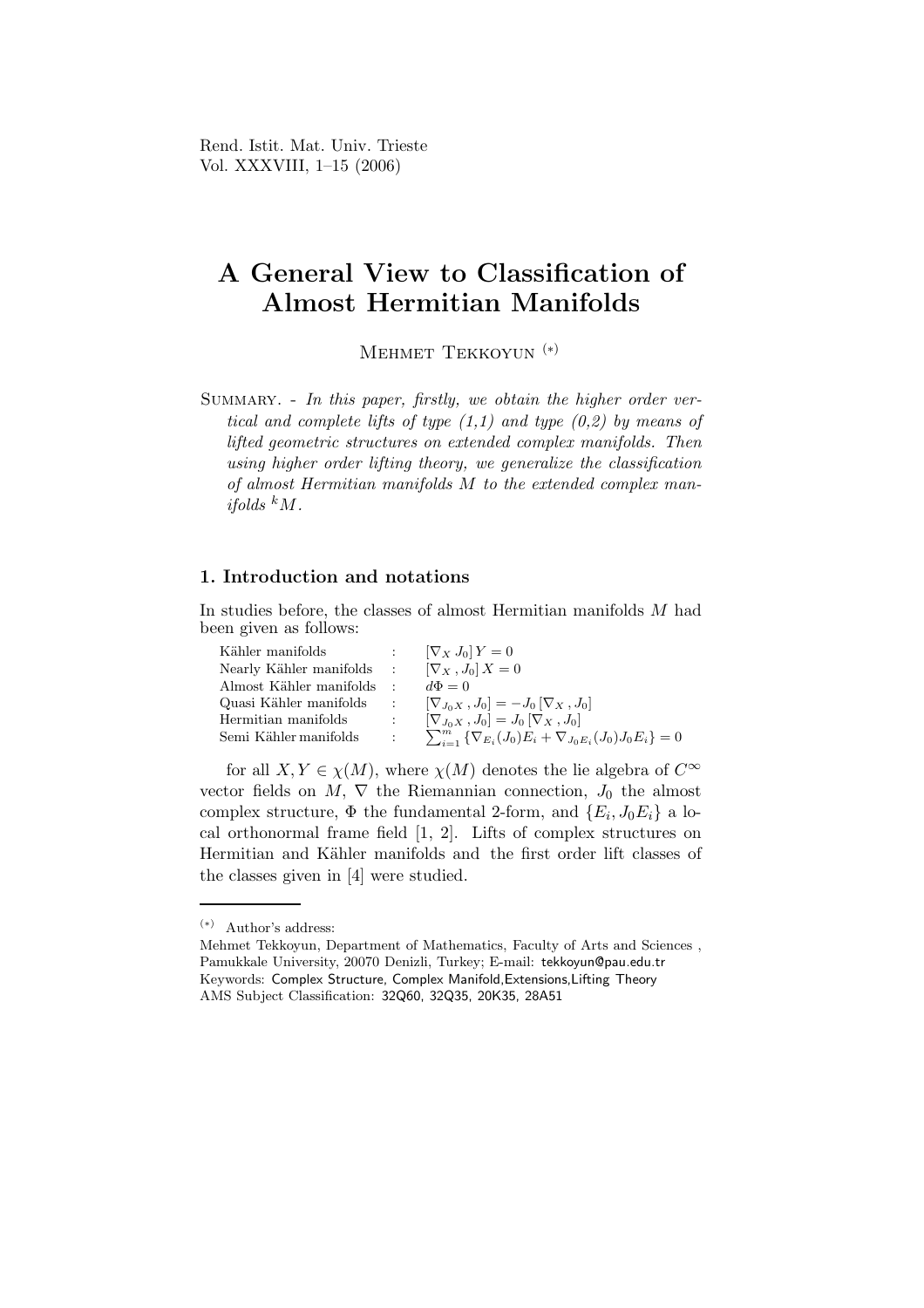#### 2 MEHMET TEKKOYUN

The paper is structured as follows. In section 2, firstly we recall extended complex manifold and give higher order vertical and complete lifts of differential objects a complex manifold to extended complex manifold [3, 5]. Then higher order lifts of an almost complex structure will be obtained. In sections 3 and 4, we obtain the vertical and complete lifts of complex tensor fields of type (1,1) and type  $(0,2)$  defined on any complex manifold M to extended complex manifolds. In section 5, we give definitions about higher order vertical and complete lifts of a Hermitian metric and Kähler form defined on a complex manifold  $M$  to its extensions.

In section 6 it is generalized the classification of almost Hermitian manifolds  $M$  to the extended complex manifolds  $kM$ .

Along this study, all mappings and manifolds will be assumed to be of class  $C^{\infty}$  and the sum is taken over repeated indices. Also,  $v$  (resp. c) denotes the vertical (resp. complete) lift of any differentiable geometric complex structure defined on extended complex manifolds  $k^{-1}M$  to  $kM$ .

### 2. Preliminaries

### 2.1. Extended complex manifolds

Let k M be extension of order k of manifold M. A tensor field  $J_k$ on  $k$  M is called an *extended almost complex structure* on  $k$  M if at every point p of  $k$  M,  $J_k$  is endomorphism of the tangent space  $T_p(k \mid M)$  such that  $(J_k)^2 = -I$ . An extended manifold k M with fixed extended almost complex structure  $J_k$  is called *extended almost* complex manifold. If  $k = 0$ ,  $J_0$  is called almost complex structure and the manifold  $M$  with fixed almost complex structure  $J_0$  is called almost complex manifold.

Let  $(x^{ri}, y^{ri})$  be a real coordinate system on a neighborhood  $^kU$ of any point p of  $k$  M. In this case, it is respectively defined by  $\{\frac{\partial}{\partial x^{ri}}_p, \frac{\partial}{\partial y^{ri}}_p\}$  and  $\{dx^{ri}|_p, dy^{ri}|_p\}$  natural bases over **R** of tangent space  $T_p({}^k M)$  and cotangent space  $T_p^*({}^k M)$  of  ${}^k M$ .

Let  $k$  M be extended almost complex manifold with fixed extended almost complex structure  $J_k$ . Then  $k$  M is called *extended* complex manifold if there exists an open covering  $\{ {}^kU \}$  of  ${}^k$  M sat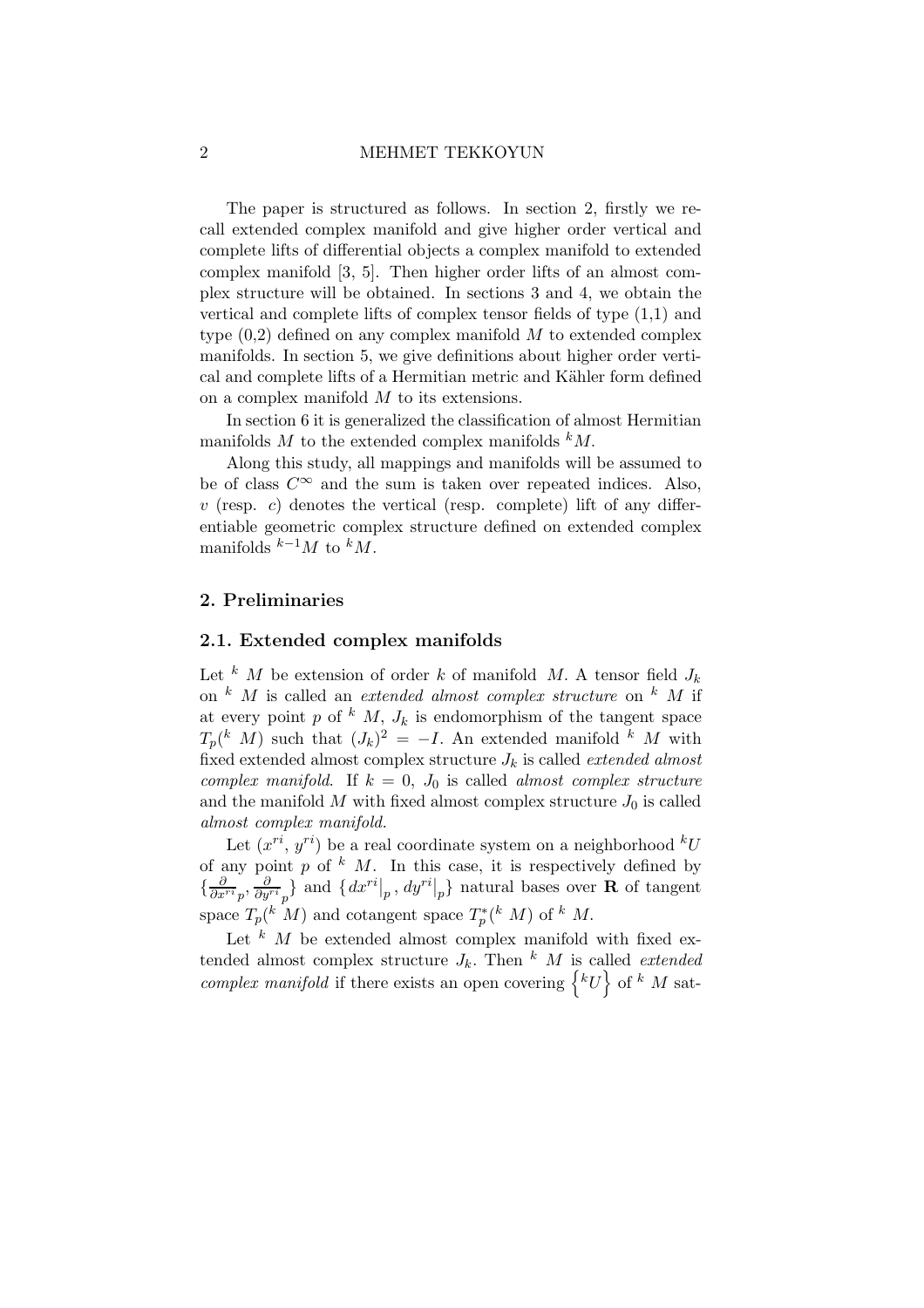isfying the following condition: There is a local coordinate system  $(x^{ri}, y^{ri})$  on each  $^kU$ , such that

$$
J_k(\frac{\partial}{\partial x^{ri}}) = \frac{\partial}{\partial y^{ri}}, J_k(\frac{\partial}{\partial y^{ri}}) = -\frac{\partial}{\partial x^{ri}},
$$
(1)

for each point of  $kU$ .

If  $k = 0$ , then a manifold M with fixed canonical almost complex structure  $J_0$  is called *complex manifold*.

Let  $(z^{ri}, \overline{z}^{ri})$  be an extended complex local coordinate system on a neighborhood <sup>k</sup>U of any point p of <sup>k</sup> M where  $z^{ri} = x^{ri} + i y^{ri}$ , i=  $\sqrt{-1}$ . The real dimension of <sup>k</sup> M is equal to 2(k+1)m. Therefore, these coordinates are locally defined by  $x^{ri}$ ,  $y^{ri}$   $\cdot$ <sup>k</sup>  $M \rightarrow$  $\mathbf{R}^{(k+1)m}, \forall A, \overline{A} \in \mathbb{R} \ \ M, \ A = \ a^{ri} + i \, b^{ri}, \ x^{ri}(A) = \ a^{ri}, \ y^{ri}(A) = \ b^{ri}$ and  $z^{ri}, \overline{z}^{ri}$  :<sup>k</sup>  $M \to \mathbf{C}^{(k+1)m}$ ,  $z^{ri}(A) = A$ ,  $\overline{z}^{ri}(A) = \overline{A}$ .

We define the vector fields

$$
\frac{\partial}{\partial z^{ri}}_{p} = \frac{1}{2} \{ \frac{\partial}{\partial x^{ri}}_{p} - \mathbf{i} \frac{\partial}{\partial y^{ri}}_{p} \}, \frac{\partial}{\partial \overline{z}^{ri}}_{p} = \frac{1}{2} \{ \frac{\partial}{\partial x^{ri}}_{p} + \mathbf{i} \frac{\partial}{\partial y^{ri}}_{p} \} \tag{2}
$$

and the dual covector fields

$$
dz^{ri}\Big|_p = dx^{ri}\Big|_p + \mathbf{i} dy^{ri}\Big|_p, d\overline{z}^{ri}\Big|_p = dx^{ri}\Big|_p - \mathbf{i} dy^{ri}\Big|_p \tag{3}
$$

which represent bases of the tangent space  $T_p(^k M)$  and cotangent space  $T_p^*(^k M)$  of  $^k M$  respectively. Then the endomorphism  $J_k$  is given as:

$$
J_k(\frac{\partial}{\partial z^{ri}}) = \mathbf{i}\frac{\partial}{\partial z^{ri}}, J_k(\frac{\partial}{\partial \overline{z}^{ri}}) = -\mathbf{i}\frac{\partial}{\partial \overline{z}^{ri}}\tag{4}
$$

In this study, we recall the higher order vertical and complete lifts of functions, vector fields, 1-forms on M to  $^kM$  given in [3]. Then we obtain higher order vertical and complete lifts of complex tensor fields of type  $(1,1)$  and of type  $(0,2)$  defined on M to <sup>k</sup>M.

Throughout the paper, all mappings and manifolds are assumed to be differentiable of class  $C^{\infty}$  and the sum is taken over repeated indices.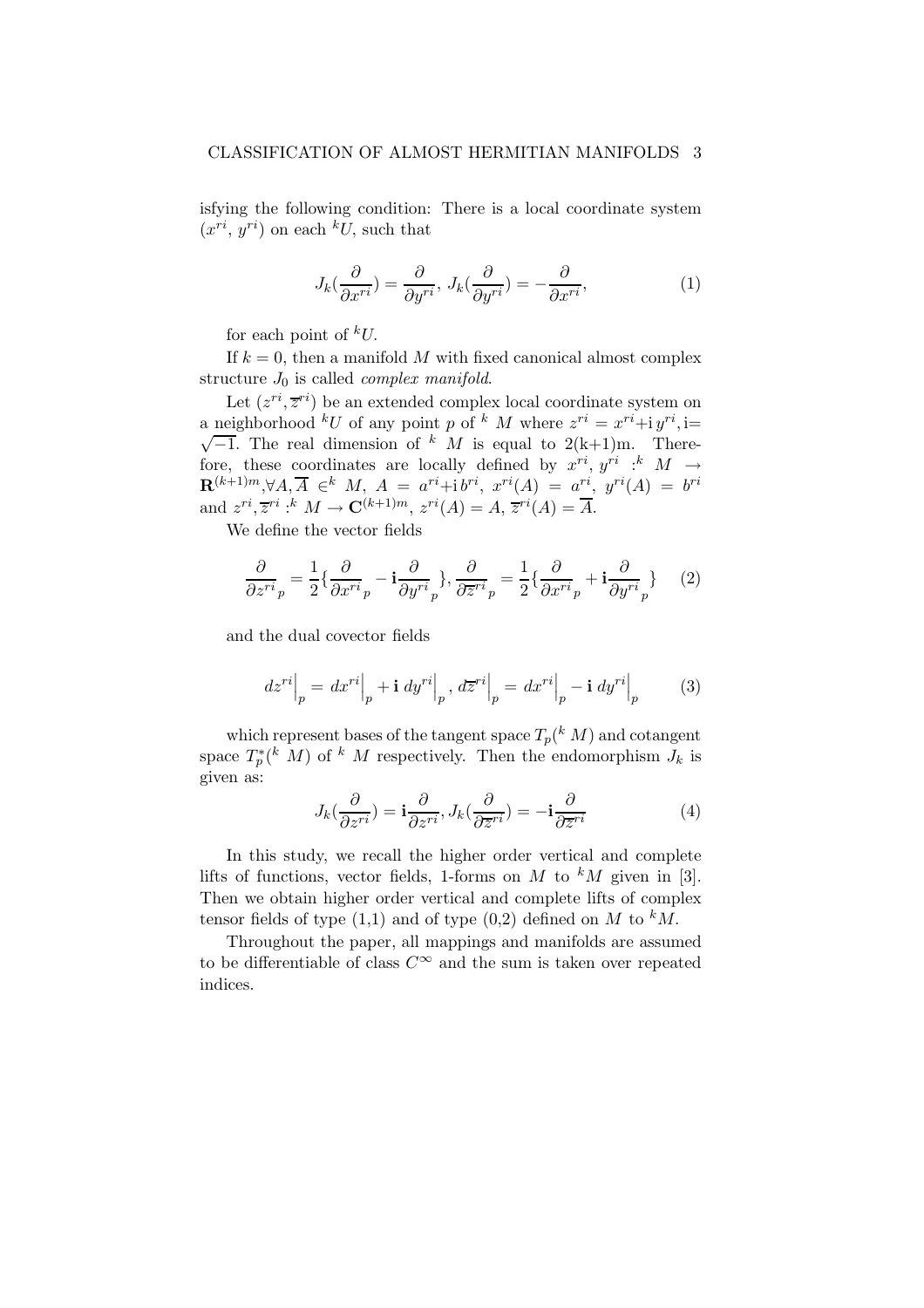### 4 MEHMET TEKKOYUN

### 2.2. Higher order lifts of complex structures

In this section, we recall extensions of definitions and properties about vertical and complete lifts of complex geometrical structures defined on a complex manifold  $M$  to extended manifolds  $k M$ .

The vertical lift of function  $f \in \mathcal{F}(M)$  to k M is the function  $f^{v^k}$  on  $k$  M such that

$$
f^{v^k} = f \circ \tau_{0M} \circ \tau_{1M} \circ \dots \circ \tau_{k-1M}.\tag{5}
$$

where, for any  $h \in \{1, 2, ..., k-1\}$ ,  $\tau_{h} : T({}^{h}M) \longrightarrow {}^{h}M$  denotes the canonical projection. The function  $f^{c^k} \in \mathcal{F}(\binom{k}{M})$  such that

$$
f^{c^k} = \dot{z}^{ri} \left( \frac{\partial f^{c^{k-1}}}{\partial z^{ri}} \right)^v + \dot{z}^{ri} \left( \frac{\partial f^{c^{k-1}}}{\partial \overline{z}^{ri}} \right)^v. \tag{6}
$$

is called *complete lift* of function  $f$  to  $k$  M. The vertical and complete lifts of Z to  $k$  M are the complex vector fields  $Z^{v^k}$  and  $Z^{c^k}$ on  $\kappa$  *M* such that

$$
Z^{v^k}(f^{c^k}) = (Zf)^{v^k} \text{ and } Z^{c^k}(f^{c^k}) = (Zf)^{c^k}
$$
 (7)

PROPOSITION 2.1. Let M be a complex manifold and  $k$  M its k order extended complex manifold. If the complex vector field Z defined on M is taken by

$$
Z = Z^{0i} \frac{\partial}{\partial z^{0i}} + \overline{Z}^{0i} \frac{\partial}{\partial \overline{z}^{0i}},
$$

the vertical and complete lifts of  $Z$  to  $k$  M are

$$
Z^{v^k} = (Z^{0i})^{v^k} \frac{\partial}{\partial z^{ki}} + (\overline{Z}^{0i})^{v^k} \frac{\partial}{\partial \overline{z}^{ki}}
$$
  
and  

$$
Z^{c^k} = \binom{k}{r} (Z^{0i})^{v^{k-r}c^r} \frac{\partial}{\partial z^{ri}} + \binom{k}{r} (\overline{Z}^{0i})^{v^{k-r}c^r} \frac{\partial}{\partial \overline{z}^{ri}}.
$$
 (8)

The vertical and complete lifts of  $\omega \in \chi^*(M)$  to k M are the complex 1-forms  $\omega^{v^k}$  and  $\omega^{c^k}$  on k M determined by

$$
\omega^{v^k}(Z^{c^k}) = (\omega Z)^{v^k} \text{ and } \omega^{c^k}(Z^{c^k}) = (\omega Z)^{c^k}.
$$
 (9)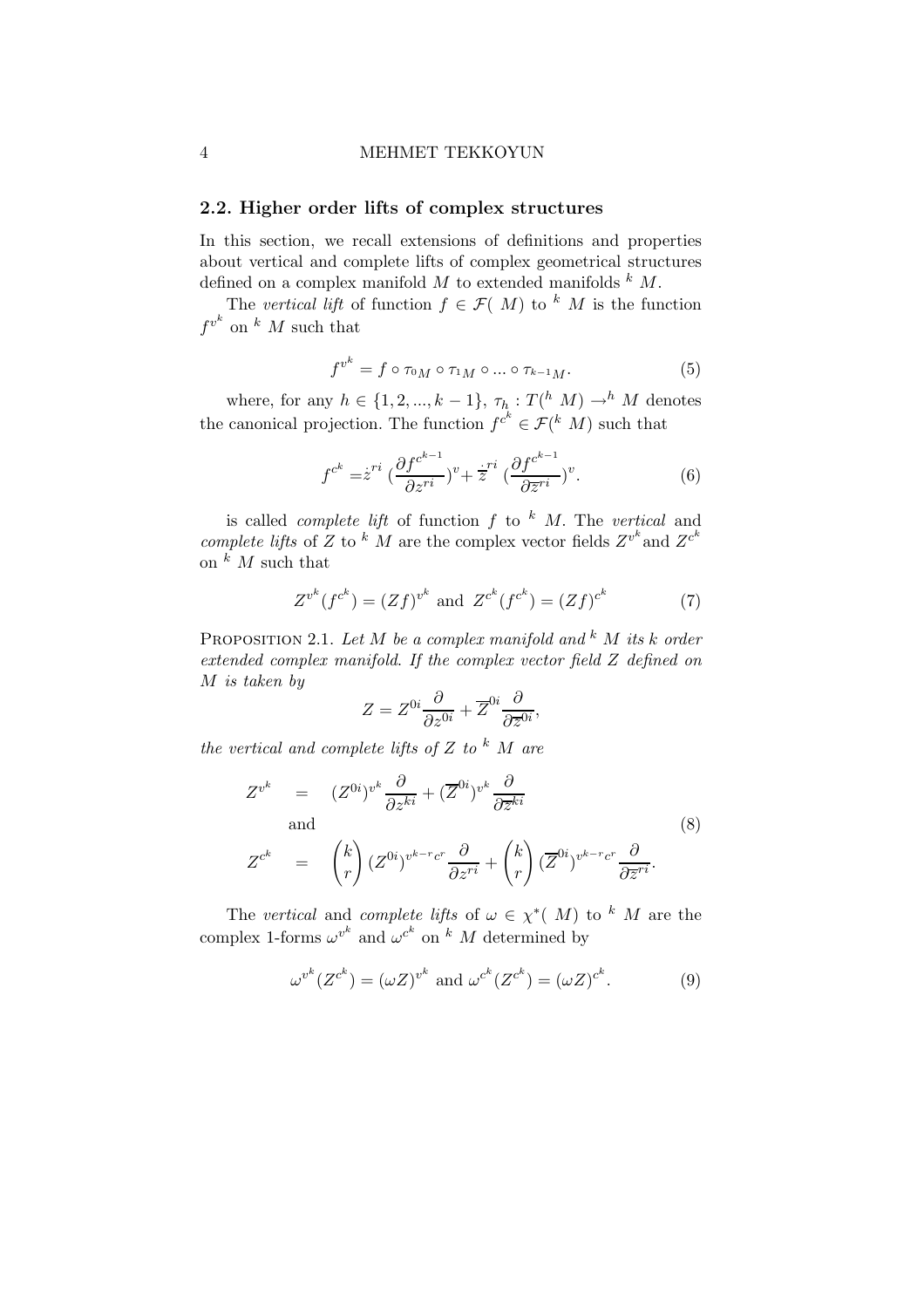PROPOSITION 2.2. Let <sup>k</sup> M be extension of order k of complex manifold M. If the complex 1-form  $\omega$  defined on M is given

$$
\omega = \omega_{0i} dz^{0i} + \overline{\omega}_{0i} d\overline{z}^{0i},
$$

the vertical and complete lifts of  $\omega$  to <sup>k</sup> M are

$$
\omega^{v^k} = (\omega_{0i})^{v^k} dz^{0i} + (\overline{\omega}_{0i})^{v^k} d\overline{z}^{0i}
$$
  
\nand  
\n
$$
\omega^{c^k} = (\omega_{0i})^{c^{k-r}v^r} dz^{ri} + (\overline{\omega}_{0i})^{c^{k-r}v^r} d\overline{z}^{ri}.
$$
\n(10)

# 3. Higher order lifts of complex tensor fields of type (1,1)

In this section, we obtain the definitions and properties about vertical and complete lifts of a complex tensor field of type (1,1) defined on any complex manifold  $M$  to extended complex manifolds  $kM$ .

Let M be any complex manifold and  $k^{-1}M$  its  $(k-1)$  order extended complex manifold. Denote by  $\widetilde{F}$  a complex tensor field of type (1,1) and by  $\widetilde{Z}$  be a complex vector field defined on  $k-1$ *M*. Then the vertical lift of a complex tensor field of type  $(1,1)$   $\widetilde{F} \in \Im_1^1({}^{k-1}M)$ to  ${}^kM$  is the structure  $\widetilde{F}^v \in \Im_1^1({}^kM)$  such that

$$
\widetilde{F}^v(\widetilde{Z}^c) = (\widetilde{F}\widetilde{Z})^v. \tag{11}
$$

Now, let  $Z^{c^{k-1}}$  and  $F^{v^{k-1}}$  be respectively complete and vertical lifts of a complex vector field  $Z \in \chi(M)$  and a complex tensor field of type (1,1)  $F \in \mathcal{S}_1^1(M)$  to  ${}^{k-1}M$ . In (11), if  $\widetilde{Z} = Z^{c^{k-1}}$  and  $\widetilde{F} = F_v^{v^{k-1}}$ , then the vertical lift of  $F \in \Im^1(M)$  to  $^kM$  is the tensor field  $F^{v^k}$  on  $k_M$  such that

$$
F^{v^k}(Z^{c^k}) = (FZ)^{v^k}.
$$
\n
$$
(12)
$$

Local components of vertical lift of a complex tensor field

$$
F = F_{0j}^{0i} \frac{\partial}{\partial z^{0i}} \otimes dz^{0j} + \overline{F}_{0j}^{0i} \frac{\partial}{\partial \overline{z}^{0i}} \otimes d\overline{z}^{0j}
$$
(13)

are

$$
F^{v^k} = (F^{0i}_{0j})^{v^k} \frac{\partial}{\partial z^{ki}} \otimes dz^{0j} + (\overline{F}^{0i}_{0j})^{v^k} \frac{\partial}{\partial \overline{z}^{ki}} \otimes d\overline{z}^{0j},\tag{14}
$$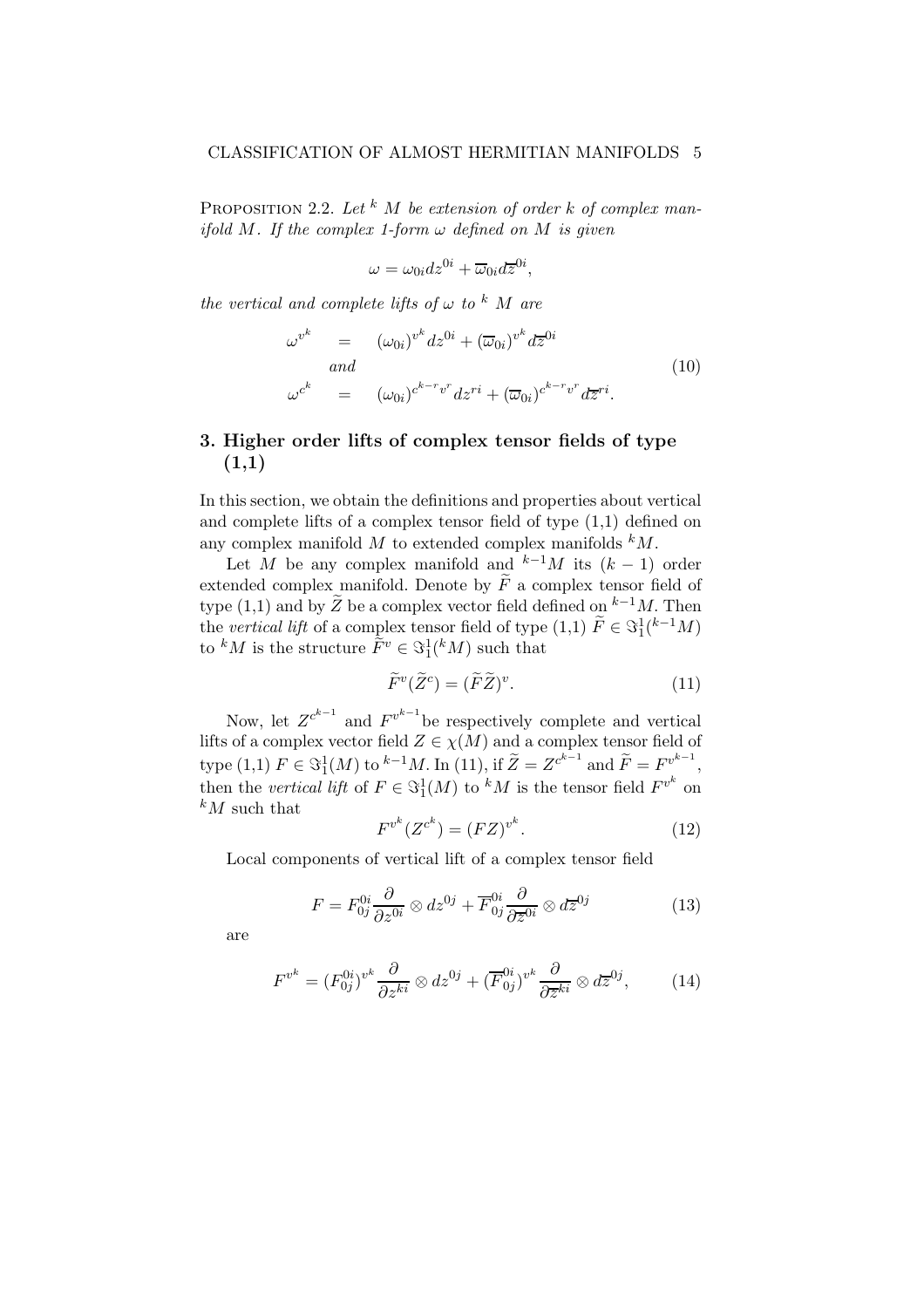i.e.,

$$
F^{v^k} : \left(\begin{array}{cc} K & 0\\ 0 & \overline{K} \end{array}\right) \tag{15}
$$

where

$$
K: \left(\begin{array}{ccccc} 0 & 0 & \cdots & 0 \\ \vdots & \vdots & & \vdots \\ 0 & 0 & \cdots & 0 \\ i(F_{0j}^{0i})^{v^k} & 0 & \cdots & 0 \end{array}\right)
$$

and  $\overline{K}$  is the conjugate of K.

If F is taken as complex structure  $J_0 = \frac{\partial}{\partial z^{0i}} \otimes dz^{0j} + \frac{\partial}{\partial \overline{z}^{0i}} \otimes d\overline{z}^{0j}$ , then it is

$$
J_0^{v^k} : \left( \begin{array}{cc} H & 0 \\ 0 & \overline{H} \end{array} \right),\tag{16}
$$

where

$$
H:\left(\begin{array}{cccc}0&0&\ldots&0\\ \vdots&\vdots&&\vdots\\0&0&\ldots&0\\iI_m&0&\ldots&0\end{array}\right)
$$

and  $\overline{H}$  is the conjugate of H.

Vertical lift of order k of complex structure  $J_0$  is tangent structure on  ${}^k M$  such that  $(J_0^{v^k})$  $y^k\binom{v^k}{0}^2=0.$ 

Let M be a complex manifold and  $k^{-1}M$  its  $(k-1)$  order extended complex manifold. Denote by  $\tilde{F}$  a complex tensor field of type  $(1,1)$ and by  $\widetilde{Z}$  a complex vector field defined on <sup>k−1</sup>M. Then the *complete* lift of  $\widetilde{F} \in \Im^1_1(k^{-1}M)$  to  $^kM$  is the complex tensor field  $\widetilde{F}^c \in \Im^1_1(kM)$ such that

$$
\widetilde{F}^c(\widetilde{Z}^c) = (\widetilde{F}\widetilde{Z})^c. \tag{17}
$$

Now, let  $Z^{c^{k-1}}$  and  $F^{c^{k-1}}$  be respectively complete lifts of a complex vector field  $Z \in \chi(M)$  and a complex tensor field of type  $(1,1)$  $F \in \mathbb{S}^1_1(M)$  to  $^{k-1}M$ . In (17), if  $\widetilde{Z} = Z^{c^{k-1}}$  and  $\widetilde{F} = F^{c^{k-1}}$ , then the *complete lift* of  $F \in \Im^1(M)$  to <sup>k</sup>M is the tensor field  $F^{c^k}$  on <sup>k</sup>M such that

$$
F^{c^k}(Z^{c^k}) = (FZ)^{c^k}.
$$
 (18)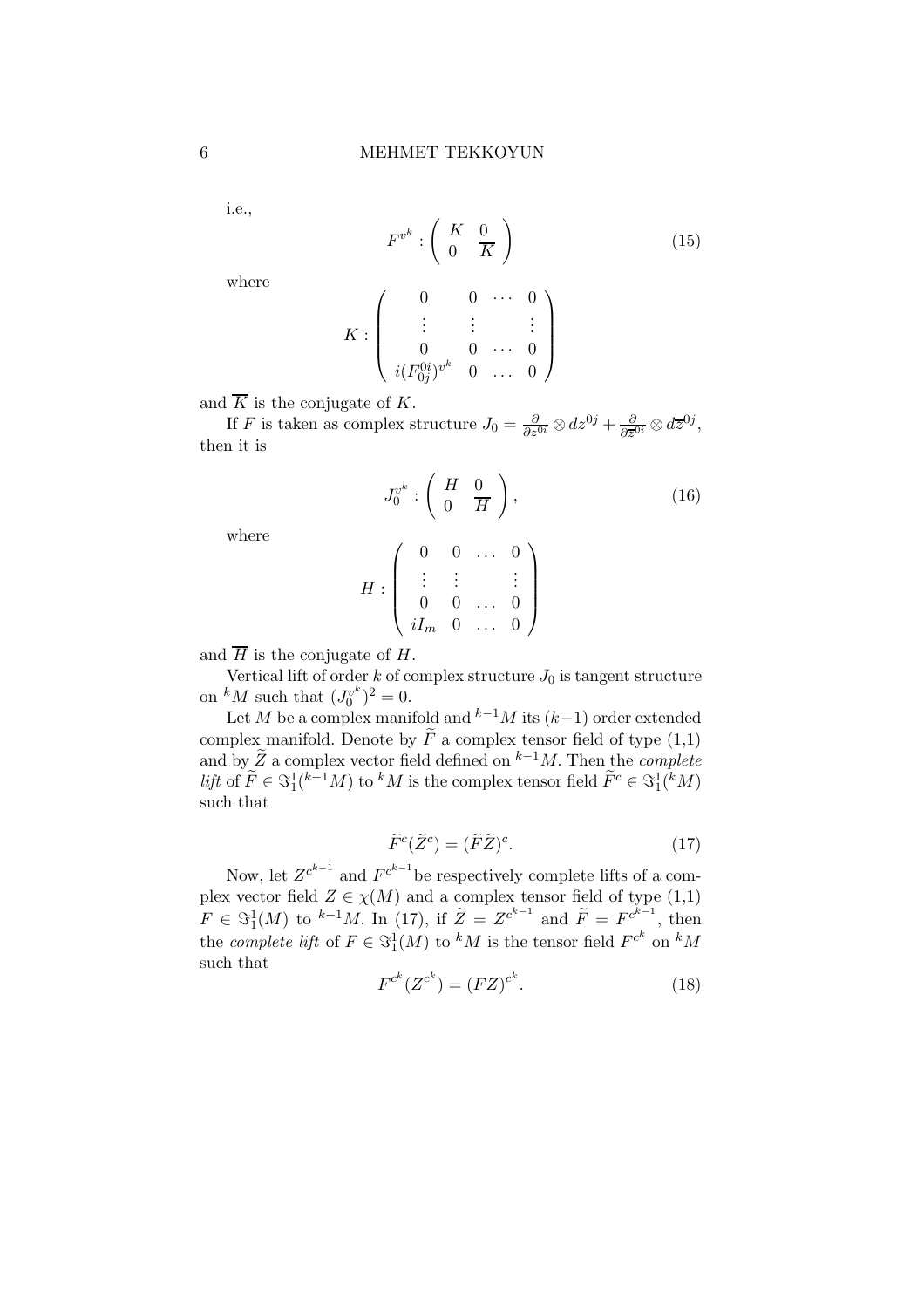# CLASSIFICATION OF ALMOST HERMITIAN MANIFOLDS 7

The local components of the complete lift of a complex tensor field expressed as in (13) are

$$
F^{c^k} = (F_{0j}^{0i})^{c^k} \frac{\partial}{\partial z^{ki}} \otimes dz^{0j} + (F_{0j}^{0i})^{v^k} \frac{\partial}{\partial z^{0i}} \otimes dz^{0j} +
$$
  
+
$$
(F_{0j}^{0i})^{v^k} \frac{\partial}{\partial z^{ki}} \otimes dz^{kj} + (\overline{F}_{0j}^{0i})^{c^k} \frac{\partial}{\partial \overline{z}^{ki}} \otimes d\overline{z}^{0j} +
$$
  
+
$$
(\overline{F}_{0j}^{0i})^{v^k} \frac{\partial}{\partial \overline{z}^{0i}} \otimes d\overline{z}^{0j} + (\overline{F}_{0j}^{0i})^{v^k} \frac{\partial}{\partial \overline{z}^{ki}} \otimes d\overline{z}^{kj}, \qquad (19)
$$

i.e.,

$$
F^{c^k}: \left(\begin{array}{cc} L & 0\\ 0 & \overline{L} \end{array}\right), \tag{20}
$$

where

$$
L: \begin{pmatrix} \mathbf{i} \binom{k}{0} (F_{0j}^{0i})^{v^kc^0} & & & \\ \cdot & \cdot & \cdot & 0 \\ \cdot & \cdot & \cdot & \cdot \\ \cdot & \cdot & \cdot & \cdot \\ \mathbf{i} \binom{k}{k} (F_{0j}^{0i})^{v^0c^k} & \cdot & \cdot & \cdot & \mathbf{i} \binom{k}{k} (F_{0j}^{0i})^{v^kc^0} \end{pmatrix}
$$

and  $\overline{L}$  is the conjugate of L.

If F is taken as complex structure  $J_0 = \frac{\partial}{\partial z^{0i}} \otimes dz^{0j} + \frac{\partial}{\partial \overline{z}}$  $\frac{\partial}{\partial \overline{z}^{0i}} \otimes d\overline{z}^{0j},$ then complete lift of order  $k$  of complex structure  $J$  is

$$
J_0^{c^k} : \left( \begin{array}{cc} T & 0 \\ 0 & \overline{T} \end{array} \right), \tag{21}
$$

where

$$
T:\left(\begin{array}{cccc} \mathbf{i}I_m&&&\\ &\cdot&&0&\\ &&\cdot&&\\ &&&\cdot&&\\ &&&\cdot&&\\ &&&&&\mathbf{i}I_m\end{array}\right)
$$

and  $\overline{T}$  is the conjugate of T.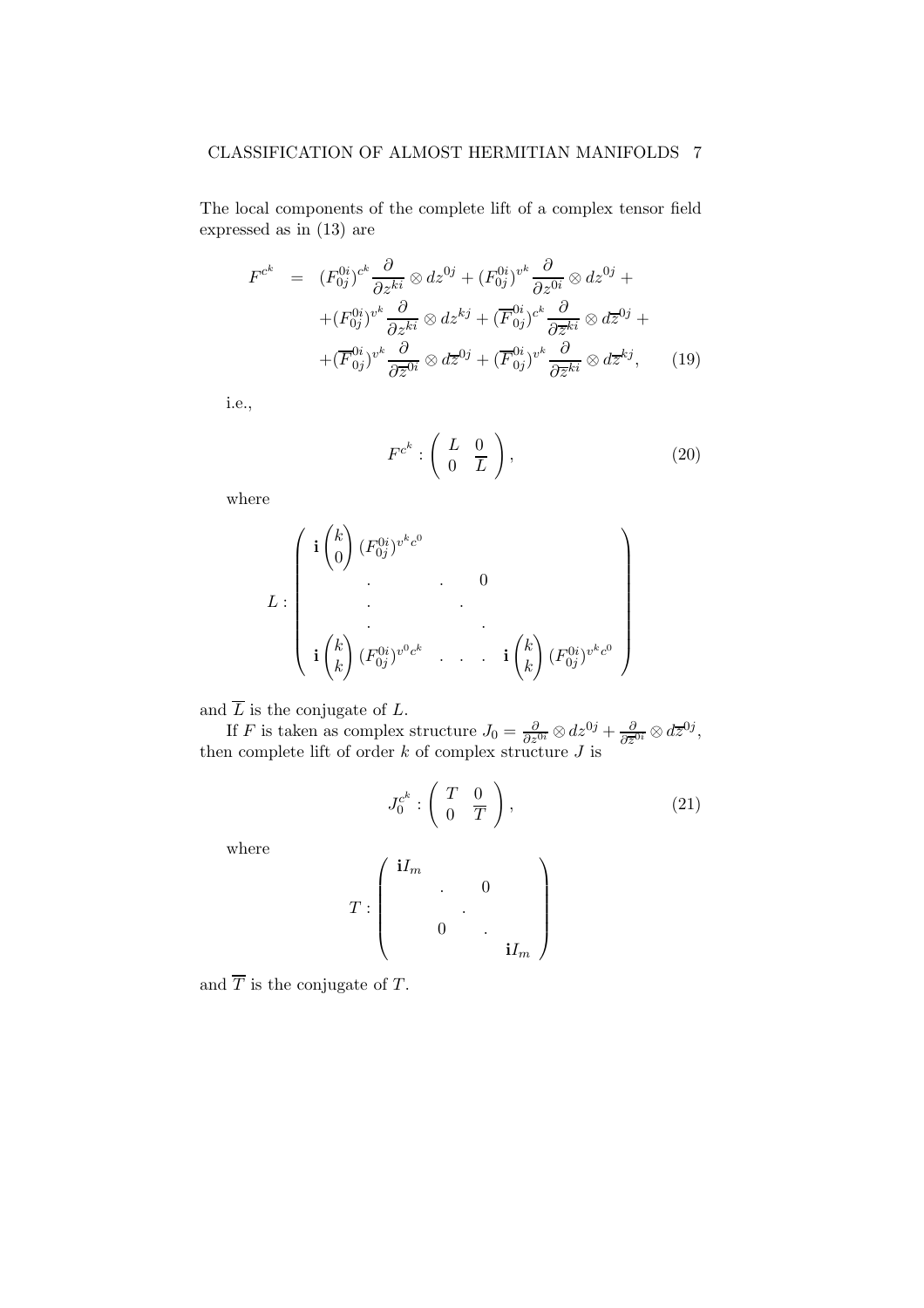Complete lift of order k of complex structure  $J_0$  is complex structure on  ${}^{\dot k}M$  such that  $(J_0^{c^k})$  $\binom{c^k}{0}^2 = -I.$ 

The higher order vertical and complete lifts of a complex tensor field of type  $(1,1)$  on any complex manifold M obey the following generic properties

*i*)  
\n*ii*)  
\n*Fv<sup>k</sup>*(
$$
Z^{c^k}
$$
) =  $F^{c^k}(Z^{v^k})$  =  $(FZ)^{v^k}$   
\n*iii*)  
\n*Fv<sup>k</sup>*( $Z^{c^k}$ ) =  $(FZ)^{c^k}$ ,  
\n*Fv<sup>k</sup>*( $Z^{c^k}$ ) =  $(FZ)^{c^k}$ ,

for all  $Z \in \chi(M)$  and  $F \in \Im^1_1(M)$ .

# 4. Higher order lifts of complex tensor fields of type (0,2)

In this section, we obtain the definitions and properties about vertical and complete lifts of a complex tensor field of type (0,2) defined on any complex manifold  $M$  to extended complex manifolds  $kM$ .

Let M be any complex manifold and  $k^{-1}M$  its  $(k-1)$  order extended complex manifold. Let  $\tilde{G}$  be a tensor field of type (0,2) and  $\widetilde{Z}, \widetilde{W}$  be complex vector fields defined on  $k-1M$ . Then the vertical lift of  $\widetilde{G} \in \Im_2^0({}^{k-1}M)$  to  ${}^kM$  is the tensor field of type  $(0,2)$   $\widetilde{G}^v \in \Im_2^0({}^kM)$ such that

$$
\tilde{G}^v(\tilde{Z}^c, \widetilde{W}^c) = \tilde{G}(\tilde{Z}, \widetilde{W})^v.
$$
\n(22)

Now, let  $Z^{c^{k-1}}$ ,  $W^{c^{k-1}}$  and  $G^{v^{k-1}}$  be respectively complete and vertical lifts of complex vector fields  $Z, W \in \chi(M)$  and a tensor field of type  $(0,2)$   $G \in \mathfrak{S}_2^0(M)$  to  $k^{-1}M$ . In  $(22)$ , if  $\widetilde{Z} = Z^{c^{k-1}}$ ,  $\widetilde{W} = W^{c^{k-1}}$ and  $\widetilde{G} = G^{v^{k-1}}$ , then the vertical lift of  $G \in \Im_2^0(M)$  to <sup>k</sup>M is the tensor field of type  $(0,2)$   $G^{v^k} \in \Im_2^0({}^k M)$  such that

$$
G^{v^k}(Z^{c^k}, W^{c^k}) = (G(Z, W))^{v^k}.
$$
\n(23)

Local components of vertical lift of a complex tensor field

$$
g = g_{\overline{0i}0j} d\overline{z}^{0i} \otimes dz^{0j} + g_{0i\overline{0j}} dz^{0i} \otimes d\overline{z}^{0j}
$$
 (24)

are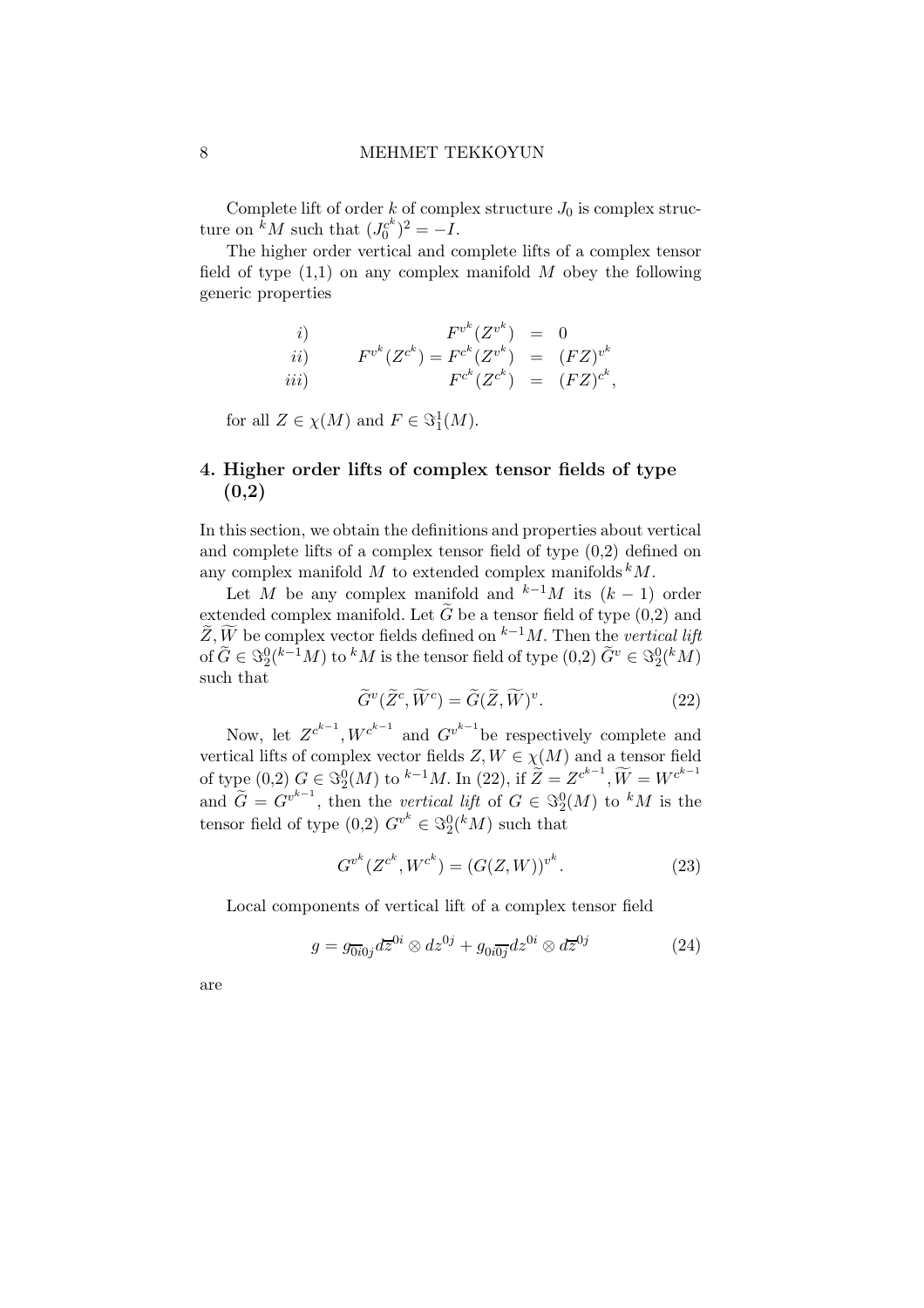$$
g^{v^k} = (g_{\overline{0i}0j})^{v^k} d\overline{z}^{0i} \otimes dz^{0j} + (g_{0i\overline{0j}})^{v^k} dz^{0i} \otimes d\overline{z}^{0j},\tag{25}
$$

i.e.,

$$
g^{v^k} : \left(\begin{array}{cc} 0 & M \\ \overline{M} & 0 \end{array}\right), \tag{26}
$$

where

$$
M : \left( \begin{array}{cccc} (g_{0i\overline{0j}})^{v^k} & 0 & \ldots & 0 \\ 0 & 0 & \cdots & 0 \\ \vdots & \vdots & & \vdots \\ 0 & 0 & \cdots & 0 \end{array} \right)
$$

and  $\overline{M}$  is the conjugate of M.

We say the *complete lift* of  $\widetilde{G} \in \Im_2^0({}^{k-1}M)$  to  ${}^kM$  is the tensor field of type  $(0,2)$   $\widetilde{G}^c \in \Im_2^0({}^k M)$  such that

$$
\widetilde{G}^c(\widetilde{Z}^c, \widetilde{W}^c) = \widetilde{G}(\widetilde{Z}, \widetilde{W})^c. \tag{27}
$$

Let  $Z^{c^{k-1}}$ ,  $W^{c^{k-1}}$  and  $G^{c^{k-1}}$  be respectively complete lifts of complex vector fields  $Z, W$  and a tensor field of type  $(0,2)$   $G \in \mathcal{S}_2^0(M)$ defined on *M* to <sup>k-1</sup>*M*. In (27), if  $\tilde{Z} = Z^{c^{k-1}}$ ,  $\tilde{W} = W^{c^{k-1}}$  and  $\widetilde{G} = G^{c^{k-1}}$ , then the *complete lift* of  $G \in \Im_2^0(M)$  to <sup>k</sup>M is the tensor field of type  $(0,2)$   $G^{c^k}$  on  $^kM$  such that

$$
G^{c^k}(Z^{c^k}, W^{c^k}) = (G(Z, W))^{c^k}.
$$
\n(28)

Local components of vertical lift of a complex tensor field  $g$  given in (24) are

$$
g^{c^k} = (g_{\overline{0i}0j})^{c^k} d\overline{z}^{0i} \otimes dz^{0j} + (g_{\overline{0i}0j})^{v^k} d\overline{z}^{ki} \otimes dz^{0j}
$$
  
 
$$
+ (g_{\overline{0i}0j})^{v^k} d\overline{z}^{0i} \otimes dz^{kj} + (g_{0i\overline{0j}})^{c^k} dz^{0i} \otimes d\overline{z}^{0j}
$$
  
 
$$
+ (g_{0i\overline{0j}})^{v^k} dz^{ki} \otimes d\overline{z}^{0j} + (g_{0i\overline{0j}})^{v^k} dz^{0i} \otimes d\overline{z}^{kj}
$$
 (29)

i.e.,

$$
g^{c^k} : \left(\begin{array}{cc} 0 & N \\ \overline{N} & 0 \end{array}\right), \tag{30}
$$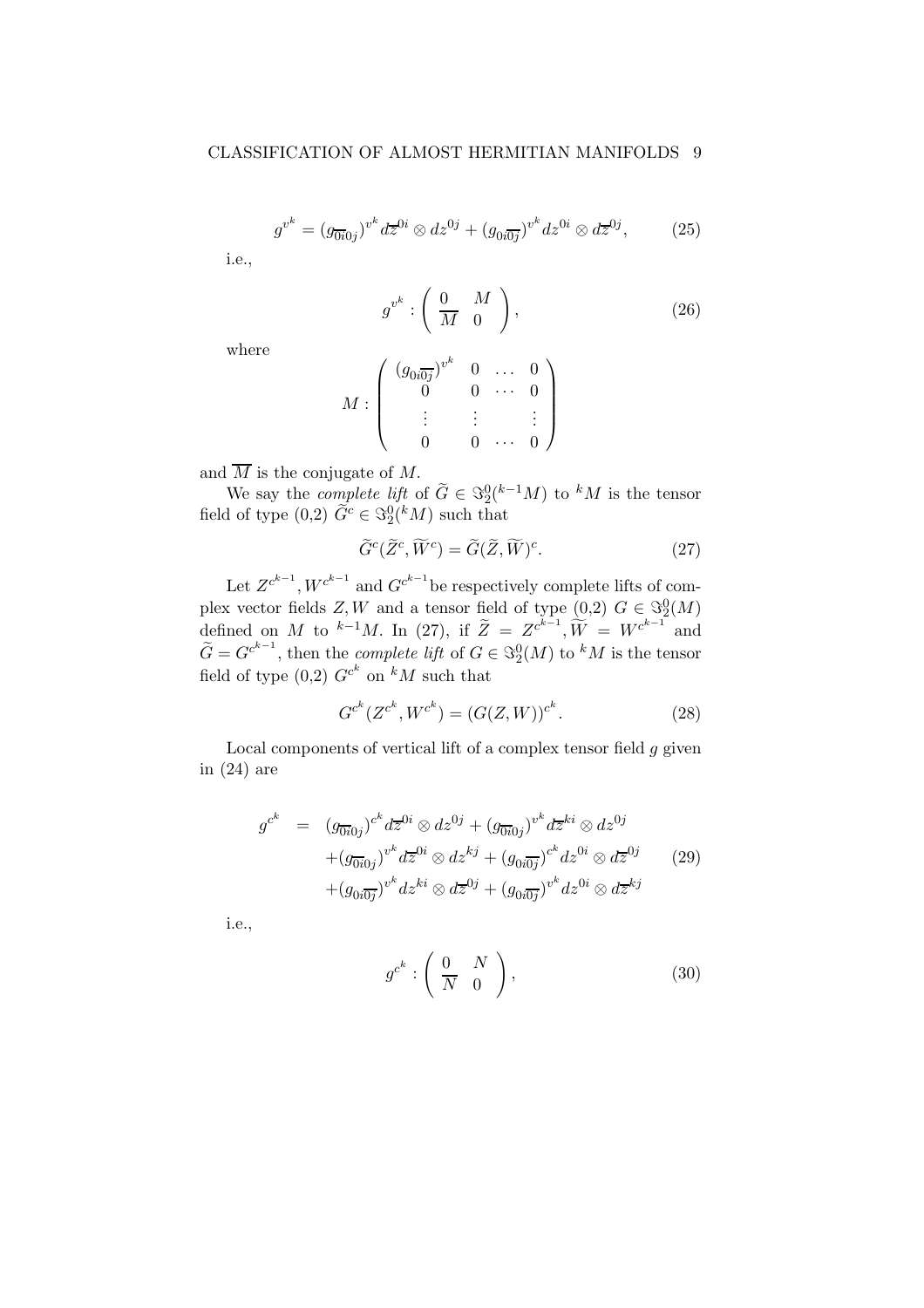where  
\n
$$
N : \begin{pmatrix} k \\ 0 \\ \end{pmatrix} (g_{0i\overline{0j}})^{c^k} \cdots {k \choose r} (g_{0i\overline{0j}})^{c^{k-r}v^r} \cdots {k \choose k} (g_{0i\overline{0j}})^{v^k}
$$
\n
$$
N : \begin{pmatrix} k \\ r \end{pmatrix} (g_{0i\overline{0j}})^{c^{k-r}v^r} \qquad 0
$$
\n
$$
\vdots
$$
\n
$$
\begin{pmatrix} k \\ k \end{pmatrix} (g_{0i\overline{0j}})^{v^k}
$$

and  $\overline{N}$  is the conjugate of N.

The general properties of higher order vertical and complete lifts of complex tensor fields of type  $(0,2)$  on complex manifold M are

i)  $G^{v^k}(Z^{v^k}, W^{v^k}) = 0$  $\begin{pmatrix} a^{c^k}(Z^{c^k},W^{v^k}) \end{pmatrix} \;\; = \;\; G^{c^k}(Z^{v^k},W^{c^k}) = G^{v^k}(Z^{c^k},W^{c^k}) = \left(G(Z,W)\right)^{v^k}$  $iii)$   $G^{c^k}(Z^{c^k}, W^{c^k}) = (G(Z, W))^{c^k},$ 

for all  $Z, W \in \chi(M)$  and  $G \in \Im_2^0(M)$ .

# 5. Higher order lifts of hermitian metric and Kähler form

In this section, we give definitions about higher order vertical and complete lifts of an Hermitian metric and Kähler form defined on any complex manifold  $M$  to extended complex manifolds  $kM$ .

In order to define higher order vertical and complete lifts of an Hermitian metric defined on  $M$ , we first define higher order vertical and complete lifts of complex tensor fields of type (0,2).

Let M be any complex manifold and  $k-1$ M its  $(k-1)$  order extended complex manifold. Let  $\tilde{G}$  be a tensor field of type  $(0,2)$  and  $\widetilde{Z}, \widetilde{W}$  be complex vector fields defined on  $k-1$ *M*. Then the vertical lift of  $\tilde{G}$  to  ${}^k \tilde{M}$  is the tensor field of type (0,2)  $\tilde{G}^v$  on  ${}^k M$  such that

$$
\tilde{G}^v(\tilde{Z}^c, \widetilde{W}^c) = \tilde{G}(\tilde{Z}, \widetilde{W})^v.
$$
\n(31)

Now, let  $Z^{c^{k-1}}$ ,  $W^{c^{k-1}}$  and  $G^{v^{k-1}}$  be respectively complete and vertical lifts of complex vector fields  $Z, W$  and a tensor field of type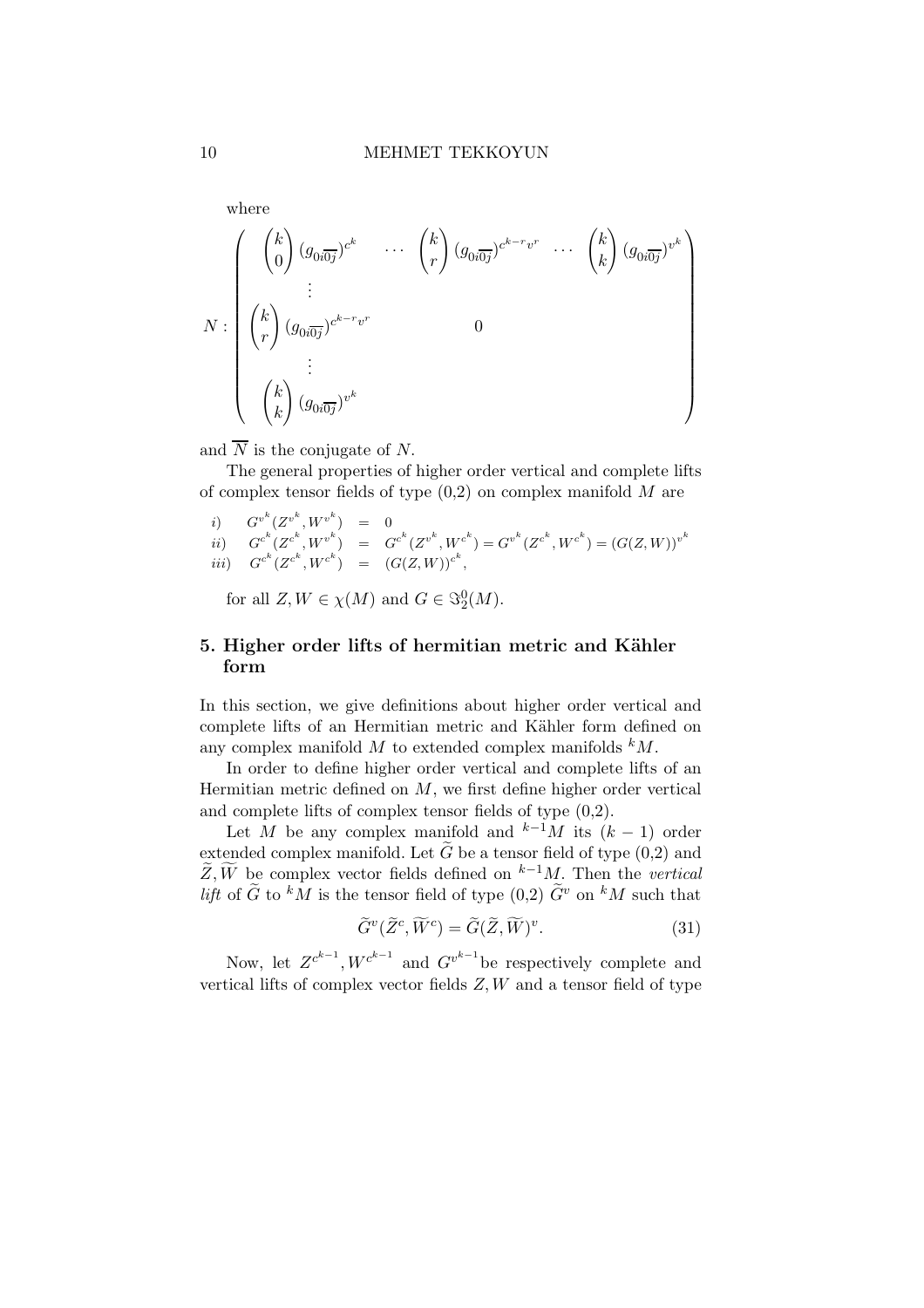(0,2) G defined on M to <sup>k-1</sup>M. In (31), if  $\widetilde{Z} = Z^{c^{k-1}}$ ,  $\widetilde{W} = W^{c^{k-1}}$ and  $\widetilde{G} = G^{v^{k-1}}$ , then the vertical lift of G to <sup>k</sup>M is the tensor field of type  $(0,2)$   $G^{v^k}$  on  $^kM$  such that

$$
G^{v^k}(Z^{c^k}, W^{c^k}) = (G(Z, W))^{v^k}.
$$
\n(32)

Given a Hermitian metric q and an almost complex structure  $J_0$ defined on any complex manifold  $M$ . Since  $q$  is a tensor field of type  $(0,2)$ , we have equality

$$
g^{v^k}(Z^{c^k}, W^{c^k}) = g^{v^k}(J_0^{c^k}Z^{c^k}, J_0^{c^k}W^{c^k}).
$$
\n(33)

for any complex vector fields  $Z, W$  on  $M$ . Hence we call the vertical lift of q to extended complex manifold  $^kM$  as Hermitian metric  $g^{v^k}$  on  $\kappa^k M$ . extended complex manifold  $^kM$  with fixed Hermitian metric  $g^{v^k}$  is called *vertical lift* of order k of Hermitian manifold which is complex manifold  $M$  with fixed Hermitian metric  $q$ .

We say that the *complete lift* of  $\tilde{G}$  to <sup>k</sup>M is the tensor field of type (0,2)  $\tilde{G}^c$  on <sup>k</sup>M such that

$$
\tilde{G}^c(\tilde{Z}^c, \widetilde{W}^c) = \tilde{G}(\tilde{Z}, \widetilde{W})^c.
$$
 (34)

Let  $Z^{c^{k-1}}$ ,  $W^{c^{k-1}}$  and  $G^{c^{k-1}}$  be respectively complete lifts of complex vector fields  $Z, W$  and a tensor field of type  $(0,2)$  G defined on M to <sup>k-1</sup>M. In (34), if  $\widetilde{Z} = Z^{c^{k-1}}$ ,  $\widetilde{W} = W^{c^{k-1}}$  and  $\widetilde{G} = G^{c^{k-1}}$ , then the *complete lift* of G to  $^kM$  is the tensor field of type  $(0,2)$   $G^{c^k}$  on  $k_M$  given by equality

$$
G^{c^k}(Z^{c^k}, W^{c^k}) = (G(Z, W))^{c^k}.
$$
\n(35)

Given a Hermitian metric g and an almost complex structure  $J_0$ defined on any complex manifold  $M$ . Since  $q$  is a tensor field of type  $(0,2)$ , we have equality

$$
g^{c^k}(Z^{c^k}, W^{c^k}) = g^{c^k}(J_0^{c^k}Z^{c^k}, J_0^{c^k}W^{c^k}).
$$
\n(36)

for any complex vector fields  $Z, W$  on  $M$ . Hence we call the complete lift of g to extended complex manifold  ${}^kM$  as  $g^{c^k}$  on  ${}^kM$ . extended complex manifold  $^kM$  with fixed Hermitian metric  $g^{c^k}$  is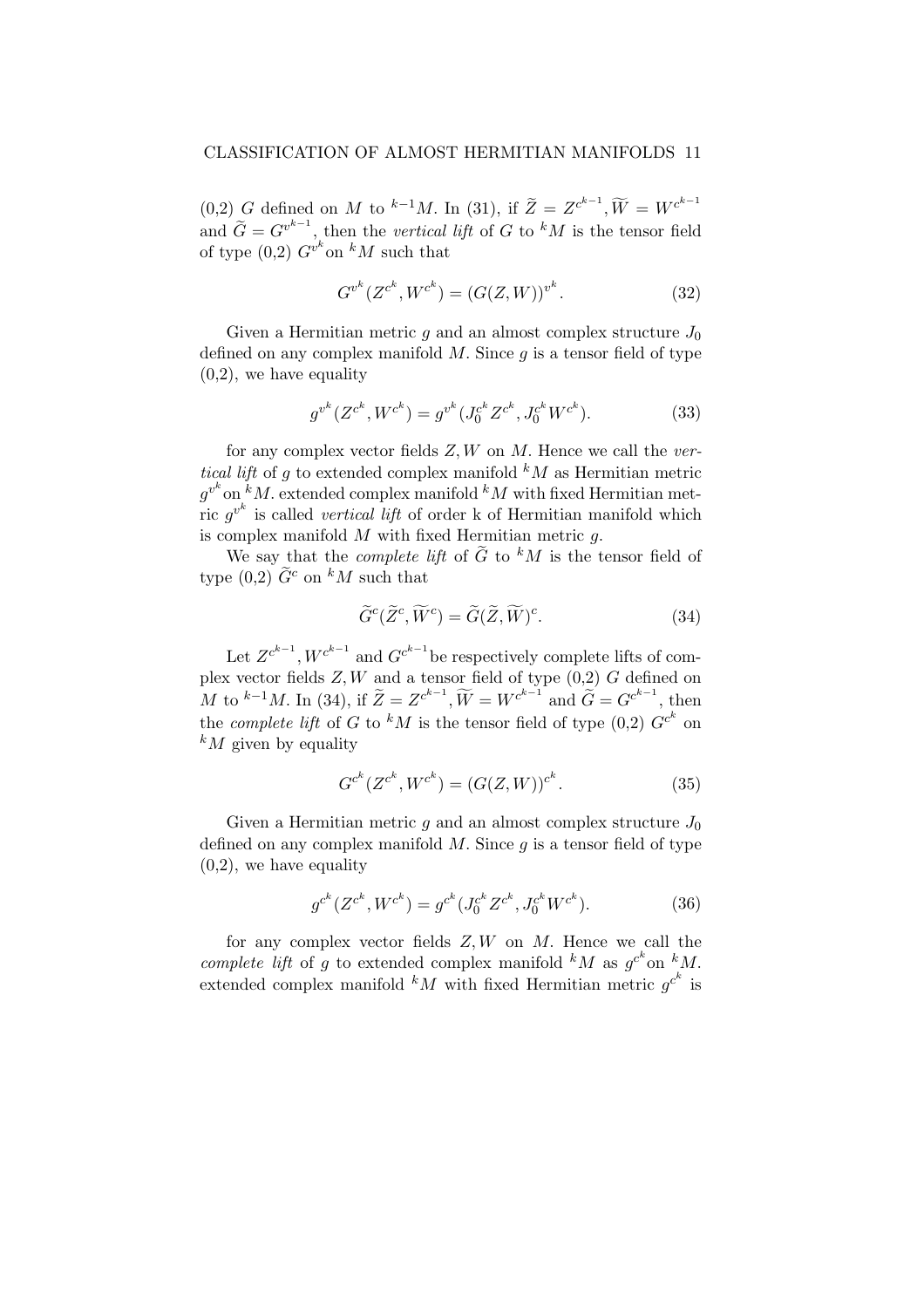### 12 MEHMET TEKKOYUN

called complete lift of order k of Hermitian manifold which is complex manifold  $M$  with fixed Hermitian metric  $q$ .

Given a Kähler form  $\Phi$ , Hermitian metric q and an almost complex structure  $J_0$  defined on any Hermitian manifold M. Since  $\Phi$  is a complex tensor field of type  $(0,2)$ , we have equality

$$
\Phi^{v^k}(Z^{c^k}, W^{c^k}) = g^{v^k}(Z^{c^k}, J_0^{c^k} W^{c^k})
$$
\n(37)

for any complex vector fields  $Z, W$  on  $M$ . Hence we call the vertical lift of  $\Phi$  to extended complex manifold  $^kM$  as Kähler form  $\Phi^{v^k}$ on  $k_{M}$ .

In this way we shall definition the following.

Given a Kähler form  $\Phi$ , Hermitian metric g and an almost complex structure  $J_0$  defined on any Hermitian manifold M. Since  $\Phi$  is a complex tensor field of type  $(0,2)$ , we have equality

$$
\Phi^{c^k}(Z^{c^k}, W^{c^k}) = g^{c^k}(Z^{c^k}, J_0^{c^k} W^{c^k})
$$
\n(38)

for any complex vector fields  $Z, W$  on M. Hence we call the *com*plete lift of  $\Phi$  to extended complex manifold  $kM$  as Kähler form  $\Phi^{c^k}$ on  $^kM$ .

Now, let define the complete lift to  $kM$  of an Affine connection  $\bigtriangledown$ on M for using in Section 6. So, we extend using induction method the properties about vertical and complete lifts of complex tensor fields given the following such that all  $X, Y, Z \in \Im_0^1(M)$ ,  $f \in \Im_0^0(M)$ ,  $\omega \in \mathcal{S}_1^0(M), K \in \mathcal{S}_s^r(M):$ 

$$
i) \nabla_{X^{v^k}}^{c^k} f^{v^k} = 0,
$$
\n
$$
\nabla_{X^{v^k}}^{c^k} f^{c^k} = \nabla_{X^{c^k}}^{c^k} f^{v^k} = (\nabla_X f)^{v^k},
$$
\n
$$
\nabla_{X^{c^k}}^{c^k} f^{c^k} = (\nabla_X f)^{c^k}
$$
\n
$$
ii) \nabla_{X^{v^k}}^{c^k} Y^{v^k} = 0,
$$
\n
$$
\nabla_{X^{v^k}}^{c^k} Y^{c^k} = \nabla_{X^{c^k}}^{c^k} Y^{v^k} = (\nabla_X Y)^{v^k},
$$
\n
$$
\nabla_{X^{c^k}}^{c^k} Y^{c^k} = (\nabla_X Y)^{c^k}
$$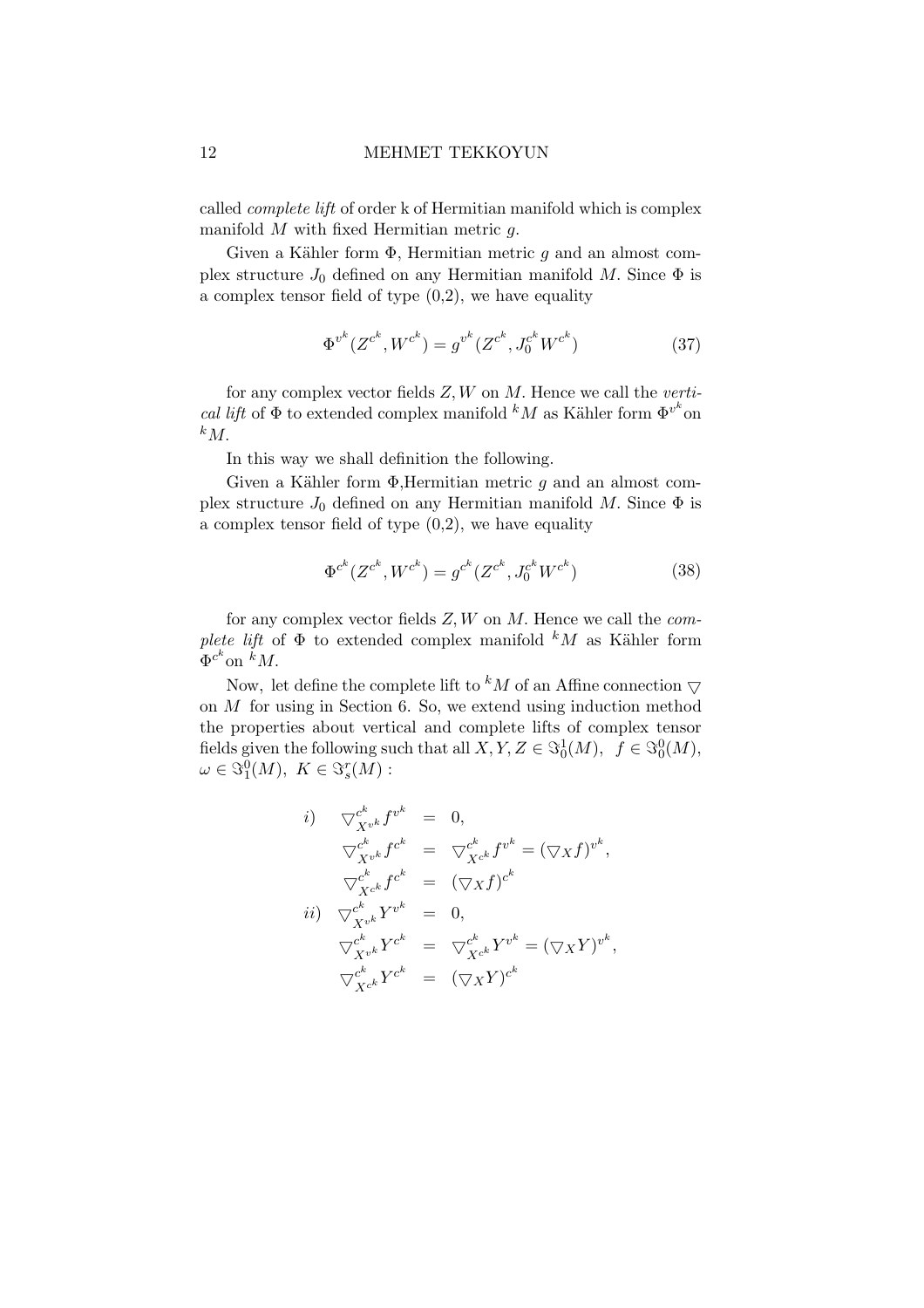$$
iii) \nabla_{X^{vk}}^{c^k} \omega^{v^k} = 0,
$$
\n
$$
\nabla_{X^{vk}}^{c^k} \omega^{c^k} = \nabla_{X^{ck}}^{c^k} \omega^{v^k} = (\nabla_X \omega)^{v^k},
$$
\n
$$
\nabla_{X^{vk}}^{c^k} \omega^{c^k} = (\nabla_X \omega)^{c^k}
$$
\n
$$
iv) \nabla_{X^{vk}}^{c^k} K^{v^k} = 0,
$$
\n
$$
\nabla_{X^{vk}}^{c^k} K^{c^k} = \nabla_{X^{ck}}^{c^k} K^{v^k} = (\nabla_X K)^{v^k},
$$
\n
$$
\nabla_{X^{c^k}}^{c^k} K^{c^k} = (\nabla_X K)^{c^k}
$$

# 6. Classification of extended almost Hermitean manifold

In this section we may generalize the classification made for almost Hermitian manifold to extended almost Hermitian manifolds using lift theory as follows.

PROPOSITION  $6.1.$  Let M be a Kähler manifold with almost complex structure  $J_0$ . Then the extended manifold  $({}^k M, J_0^{c^k})$  $\binom{c^n}{0}$  is a Kähler manifold.

*Proof.* Given by complex vector fields  $Z, W$  and by  $J_0$  almost complex structure on any Kähler manifold M. Also, let  $Z^{c^k}$ ,  $W^{c^k}$ , and  $J_0^{c^k}$  be respectively complete lifts of this tensor fields to extended complex manifold  $kM$ . Then we have

$$
\begin{array}{rcl} \left[ \bigtriangledown_{Z^{c^k}}^{c^k}, J_0^{c^k} \right] W^{c^k} & = & \bigtriangledown_{Z^{c^k}}^{c^k} (J_0^{c^k} W^{c^k}) - J_0^{c^k} \bigtriangledown_{Z^{c^k}}^{c^k} W^{c^k} \\ & = & \left( [\bigtriangledown_Z, J_0] \, W \right)^{c^k} \\ & = & 0. \end{array}
$$

Finally, the proof is completed.

PROPOSITION  $6.2$ . Let M be a nearly Kähler manifold with almost complex structure  $J_0$ . Then the extended manifold  $({}^k M, J_0^{c^k})$  $\binom{c^n}{0}$  is a nearly Kähler manifold.

Proof. We easily make as similar the proof of proposition 6.1. $\Box$ 

 $\Box$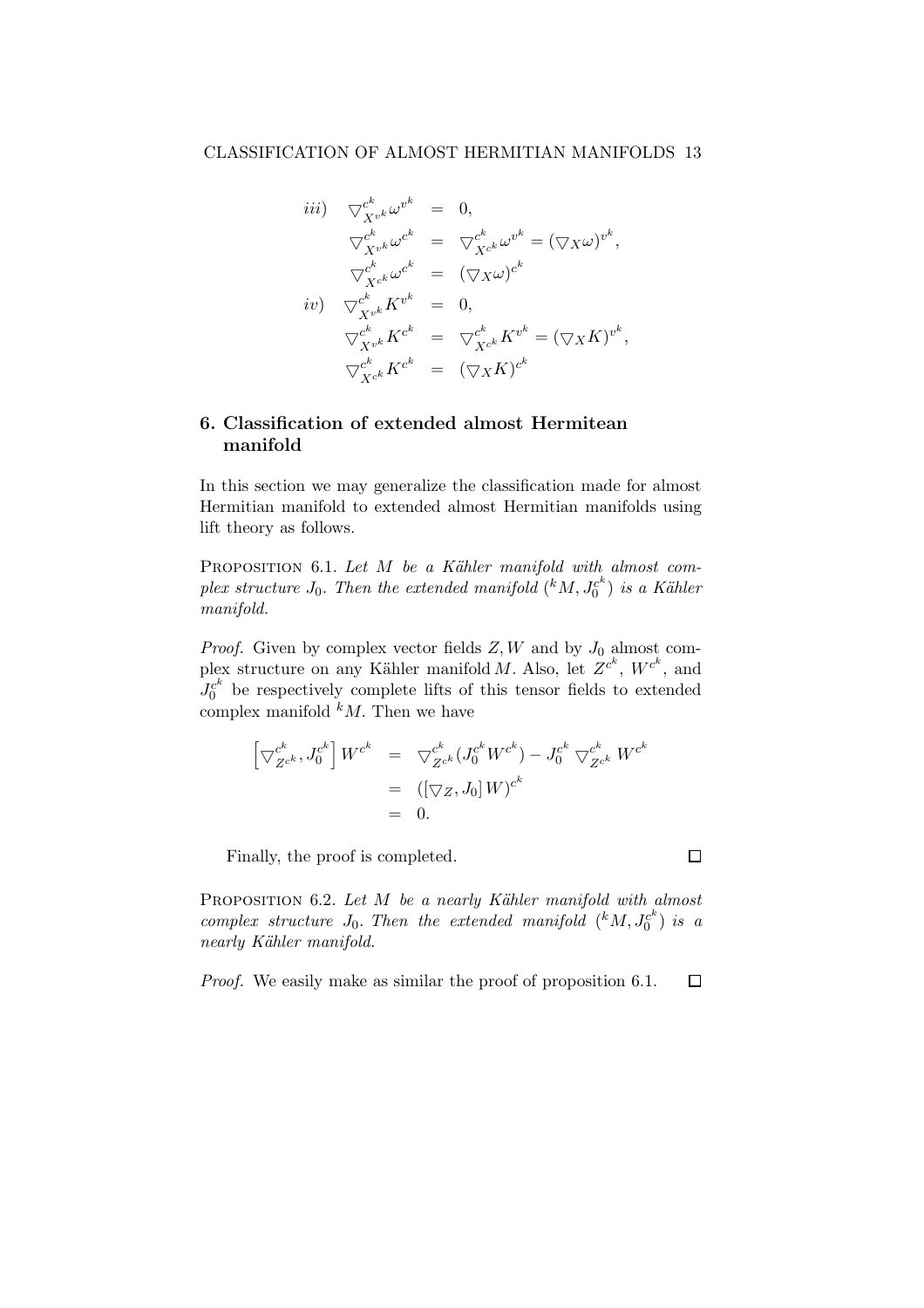PROPOSITION 6.3. Let M be an almost Kähler manifold with almost complex structure  $J_0$ . Then the extended manifold  $(KM, J_0^{c^k})$  $\binom{c^n}{0}$  is an almost Kähler manifold.

*Proof.* For any 2-form  $\omega$ , one has:

$$
3d\omega(X,Y,Z) = (\nabla_X \omega)(Y,Z) + (\nabla_Y \omega)(Z,X) + (\nabla_Z \omega)(X,Y). \tag{39}
$$

So, we consider an almost Kähler manifold  $(M, g, J_0)$  with fundamental form  $\Phi$ . Since  $(\nabla_{X^{c^k}}^{\ c^k} \Phi^{c^k})(Y^{c^k}, Z^{c^k}) = ((\nabla_X \Phi)(Y, Z))^{c^k}$  (which follows from  $iv$ ) in Section 5, using eq. (39), we get:

$$
d\Phi^{c^k}(X^{c^k}, Y^{c^k}, Z^{c^k}) = (d\Phi(X, Y, Z))^{c^k}.
$$

Then one proves the statement, since  $\Phi$  is closed, M being almost Kähler.  $\Box$ 

PROPOSITION 6.4. Let  $M$  be a quasi Kähler manifold with almost complex structure  $J_0$ . Then the extended manifold  $({}^k M, J_0^{c^k})$  $\binom{c^n}{0}$  is a quasi Kähler manifold.

*Proof.* Given by  $Z, W$  complex vector fields and by  $J_0$  almost complex structure on any quasi Kähler manifold M. Also, let  $Z^{c^k}$ ,  $W^{c^k}$ , and  $J_0^{c^k}$  be respectively complete lifts of this tensor fields to extended complex manifold  $kM$ . Then we have

$$
\begin{split}\n\left[\nabla_{J_0^{c^k}Z^{c^k}}^{c^k}, J_0^{c^k}\right] W^{c^k} &= \nabla_{J_0^{c^k}Z^{c^k}}^{c^k} J_0^{c^k} W^{c^k} - J_0^{c^k} \nabla_{J_0^{c^k}Z^{c^k}}^{c^k} W^{c^k} \\
&= (\nabla_{J_0Z} J_0 W - J_0 \nabla_{J_0Z} W)^{c^k} \\
&= ((\nabla_{J_0Z}, J_0] W)^{c^k} \\
&= (-J_0 [\nabla_Z, J_0] W)^{c^k} \\
&= -J_0^{c^k} [\nabla_{Z^{c^k}}^{c^k}, J_0^{c^k}].\n\end{split}
$$

Hence, the proof is finished.

PROPOSITION 6.5. Let M be a Hermitian manifold with almost complex structure  $J_0$ . Then the extended manifold  $(KM, J_0^{c^k})$  $j_0^{c^{\kappa}}$ ) is a Hermitian manifold.

 $\Box$